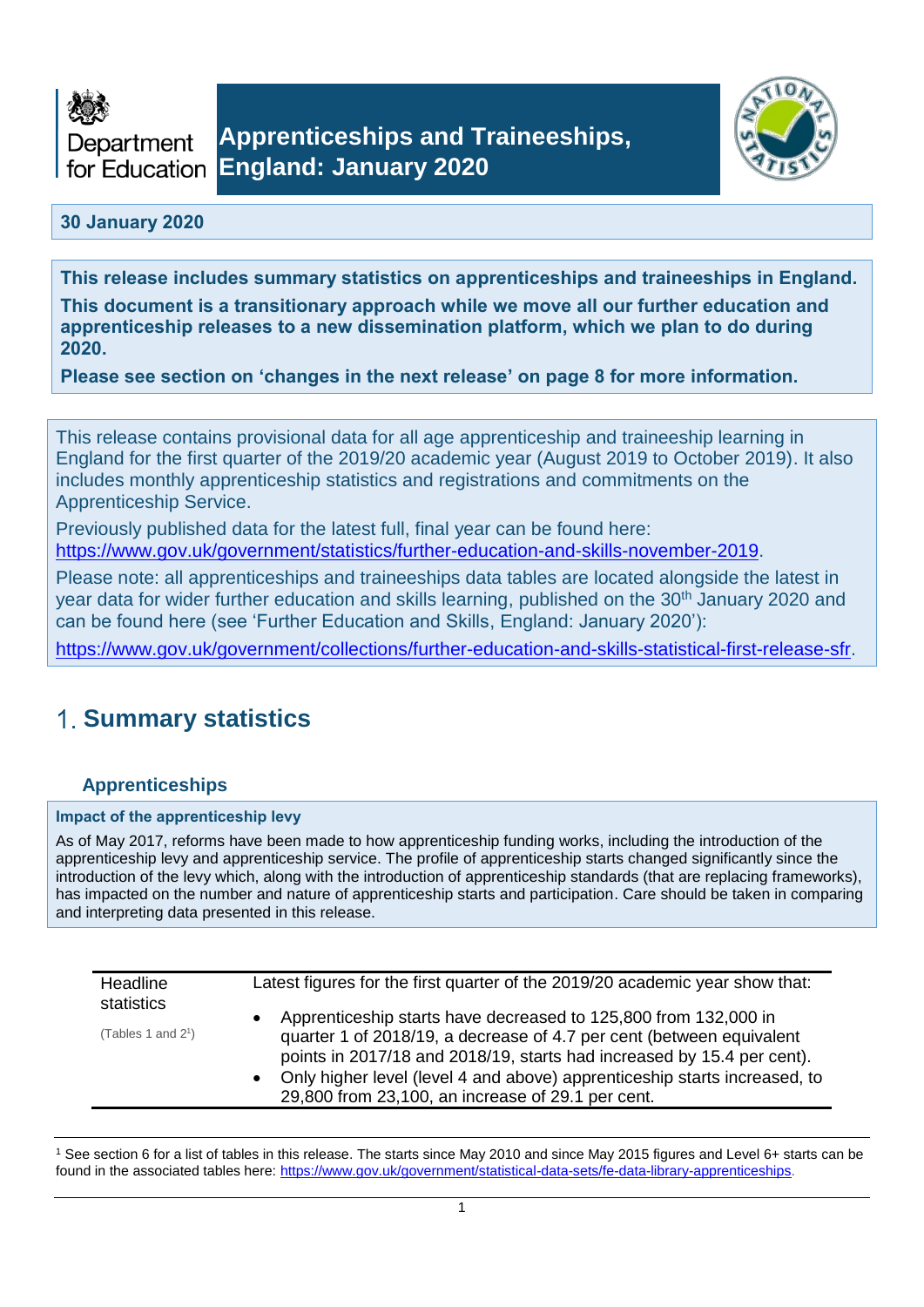|                                                         | Starts since May 2015 and May 2010 are now at 2,014,500 and<br>4,392,000 (respectively).<br>Apprenticeship participation has increased compared to this time last<br>$\bullet$<br>year, to 562,700 from 529,900, an increase of 6.2 per cent.<br>Apprenticeship achievements <sup>2</sup> stand at 30,300 reported so far.                                                                                                                                                                                                                                                                                                                                                                                                                                                                                                                                                                                                                                                         |
|---------------------------------------------------------|------------------------------------------------------------------------------------------------------------------------------------------------------------------------------------------------------------------------------------------------------------------------------------------------------------------------------------------------------------------------------------------------------------------------------------------------------------------------------------------------------------------------------------------------------------------------------------------------------------------------------------------------------------------------------------------------------------------------------------------------------------------------------------------------------------------------------------------------------------------------------------------------------------------------------------------------------------------------------------|
| Learner<br>characteristics                              | Out of 125,800 apprenticeship starts reported so far in 2019/20:                                                                                                                                                                                                                                                                                                                                                                                                                                                                                                                                                                                                                                                                                                                                                                                                                                                                                                                   |
| summary<br>(Table 2, supplementary<br>tables and tools) | Males account for 54.7 per cent (68,800 starts).<br>٠<br>Under 19s account for 32.3 per cent (40,700).<br>٠<br>19 to 24-year-olds account for 29.3 per cent (36,800).<br>Those aged 25 and over account for 38.4 per cent (48,300).<br>Black, Asian and other ethnic minorities (BAME) represent 11.6 per<br>$\bullet$<br>cent (14,200).<br>Those declaring a learning difficulty or disability (LLDD) account for<br>٠<br>12.8 per cent (15,700).                                                                                                                                                                                                                                                                                                                                                                                                                                                                                                                                 |
|                                                         | Quarter 1 starts at this point are provisional. Comparisons and trends are<br>more robust using full-year annual figures. See below for further detailed<br>learner statistics and comparisons to previous years.                                                                                                                                                                                                                                                                                                                                                                                                                                                                                                                                                                                                                                                                                                                                                                  |
| Subject and level                                       | Out of 125,800 apprenticeship starts reported so far in 2019/20:                                                                                                                                                                                                                                                                                                                                                                                                                                                                                                                                                                                                                                                                                                                                                                                                                                                                                                                   |
| summary<br>(Table2, supplementary<br>tables and tools)  | Apprenticeship standards represent 74.3 per cent (93,400 starts).<br>$\bullet$<br>Since their introduction in September 2014, the number of starts on<br>$\bullet$<br>standards has now been 534,600 (22.6 per cent of total starts since<br>that point).<br>Starts supported by ASA levy funds <sup>3,4</sup> represent 63.5 per cent (79,900).<br>٠<br>Intermediate (level 2) and advanced (level 3) apprenticeships together<br>$\bullet$<br>make up over three-quarters of starts (32.6 per cent intermediate and<br>43.8 per cent advanced - 96,000 starts in total).<br>Higher (level 4 and above) starts represent 23.7 per cent (29,800) and<br>$\bullet$<br>those at level 6 and above represent 11.0 per cent (13,800).<br>Science, technology, engineering and manufacturing (STEM) subjects<br>represent 34.1 per cent (42,900).<br>Business, administration and law related subjects continue to be most<br>popular, accounting for 28.3 per cent of starts (35,600). |
|                                                         | See below for further detailed subject and level statistics and comparisons<br>to this time last year.                                                                                                                                                                                                                                                                                                                                                                                                                                                                                                                                                                                                                                                                                                                                                                                                                                                                             |

<sup>&</sup>lt;sup>2</sup> We have changed our approach to calculating apprenticeship achievements, see the 'changes in this release' section for further information.

<sup>&</sup>lt;sup>3</sup> We have changed our approach to both our 'levy supported' terminology and how we calculate this measure, see the 'changes in this release' section for further information.

<sup>4</sup> During this reporting period a very small number of apprentices employed by employers that do not pay the levy were funded using the apprenticeship service system. This was part of testing in preparation for the extension of the service to all employers that do not pay the levy which happened on 9 January 2020. For future publications, apprentices in this group will be separately reported to reflect the development of the apprenticeship service which has now been delivered.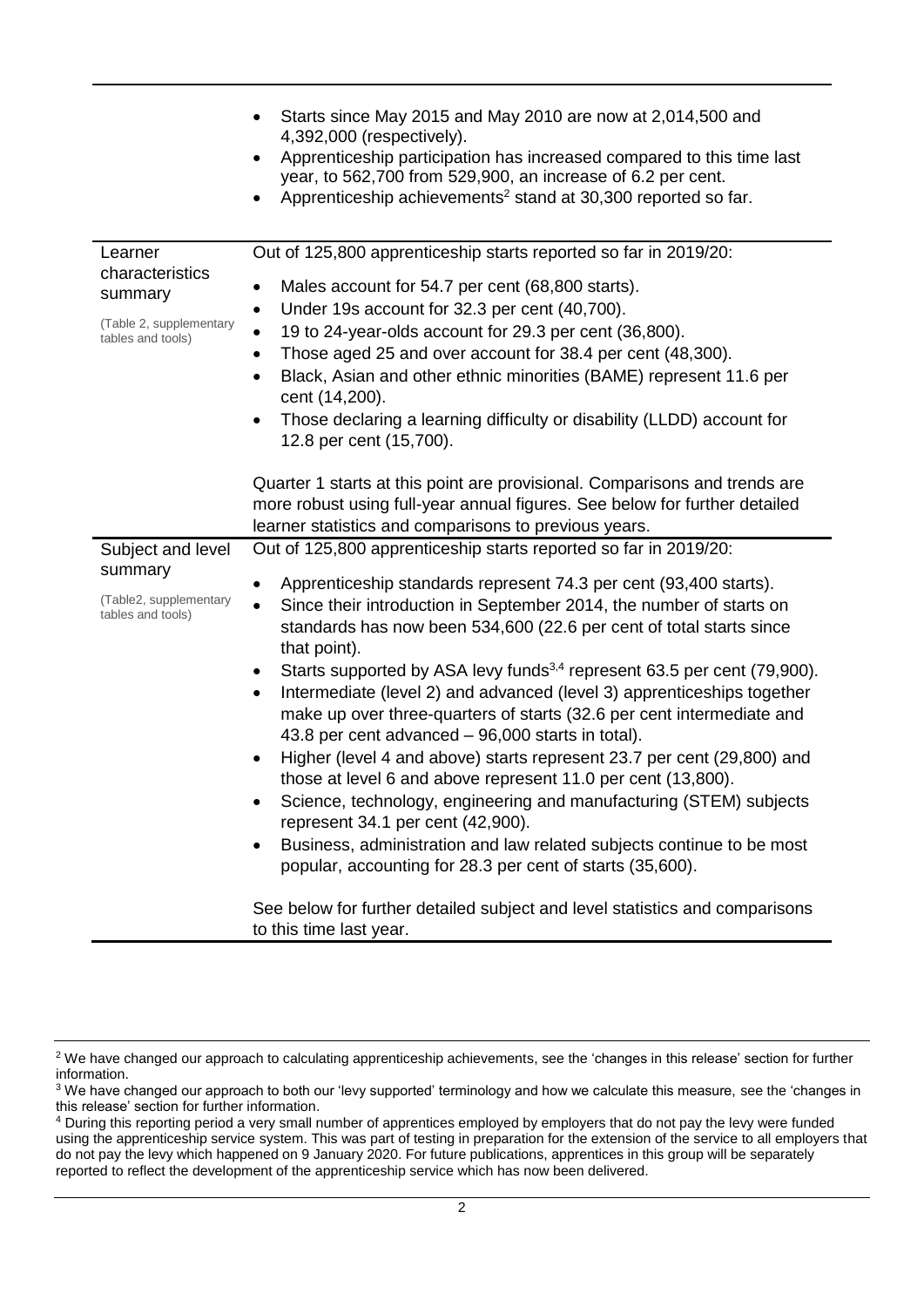# **Apprenticeship learner characteristics**

Comparisons of learner characteristics using in-year data are less reliable than using full-year final data. Quarter 1 starts at this point are provisional and will be revised as providers continue to record starts for this period in later collections of the ILR. For example, equivalent starts reported at this time for quarter 1 in 2018/19 were 12 per cent lower than the final quarter 1 figures. The difference between provisional and final figures can vary throughout the year and between years. Additionally, breakdowns of learner characteristics can vary within the academic year and between academic years.

For example, proportions in different age groups varies in-year and between years, and by quarter and compared to full, final year data.

In-year: Based on final year data for 2018/19, the proportion of quarter 1 starts (Aug-Oct 2018) for under 19 and over 25 year olds was 34.4 per cent and 35.4 per cent, respectively; in quarter 4 (May-July 2019) the proportions were 17.4 per cent and 54.0 per cent.

#### Between years:

Based on final year data for 2017/8, the proportions of quarter 1 starts for under 19 and over 25 years were 40.6 per cent and 28.6 per cent, respectively; for quarter 4 this was 19.0 per cent and 52.6 per cent, respectively.

#### Full, final year data:

In full, final year data for 2018/19, the proportion of starts for under 19 and over 25 year olds was 24.8 per cent and 45.7 per cent, respectively. Using full, final data for 2017/18 the proportions were 28.4 per cent and 41.4 per cent.

## **Compared to provisional quarter 1 data at this point in earlier years:**

- Starts by under 19s have seen a fall of 11.2 per cent from 2018/19. In contrast, starts by those aged 19 and over fell by just 1.3 per cent and there has been a small rise for those aged 25 and over of 1.2 per cent.
- Since 2017/18, starts by adults (19+) have grown by over a quarter (25.6 per cent), while those for under 19s have fallen by 12.8 per cent. The 25 and over group have seen an increase of 44.8 per cent over this period.

## **Annual trends**

The following information is based on latest full, final year data and is intended to draw out full-year, longerterm trends.

#### **Gender**

There was an even split between males and females starting apprenticeships in 2018/19. Prior to this:

- Females had a greater share (around 53 per cent) between 2014/15 and 2016/17.
- Starts dropped sharply in 2017/18 but much more so for females. Females saw 30.3 per cent fewer starts in 2017/18 compared to the previous year. Male starts dropped by 16.9 per cent in the same period.

#### **Age**

Those aged 25 and over have consistently had the highest share of starts each year over the period 2014/15 to 2018/19.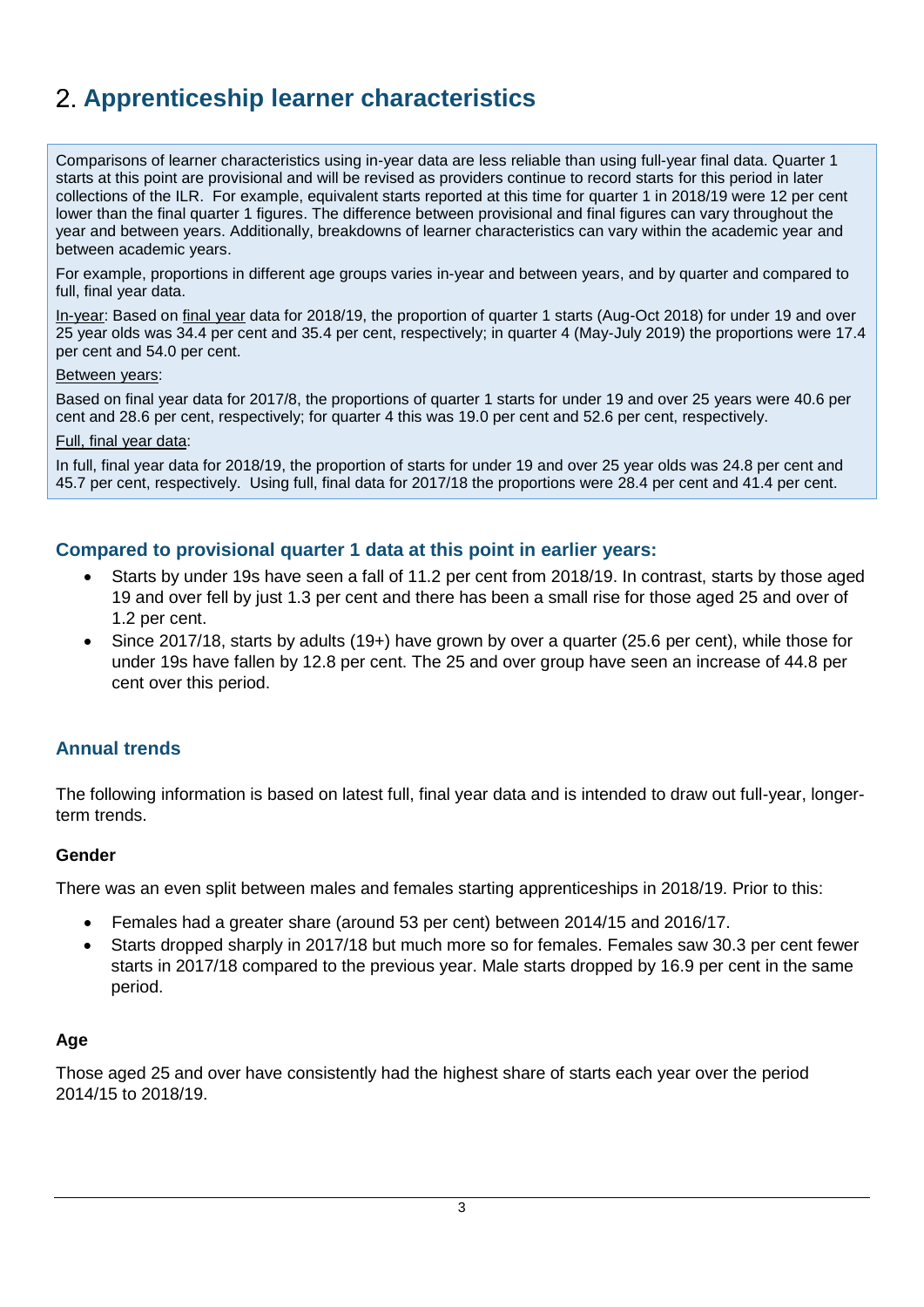However, in 2017/18:

- Overall starts fell but the aged 25 and over group saw a disproportionate drop of a third (32.4 per cent) compared to other age-groups.
- Under 19s fell by 13.2 per cent and 19-24s by 20.0 per cent.
- Over 25s share of starts consequently fell from 46.5 per cent to 41.4 per cent

The final 2018/19 figures show that the ratio of starts across age-groups have been restored to 2016/17 levels with the share of over 25s returning to 45.7 per cent.

## **Black, Asian and other minority ethnic groups (BAME)<sup>5</sup>**

The share of apprentices from BAME backgrounds has been rising gradually since 2015/16. The latest fullyear data for 2018/19 shows the largest single year rise, moving from 11.4 per cent in 2017/18 to 12.5 per cent.

## **Learners with a learning difficulty or disability**

The share of starts by LLDD learners has risen year-on year from 8.9 per cent in 2014/15 to 12.0 per cent in 2018/19.

# **Apprenticeship subjects and levels**

## **Compared to provisional quarter 1 data at this point in earlier years:**

- Starts on standards have risen by 22.4 per cent in the last year and more than doubled since 2017/18.
- Advanced apprenticeship starts have fallen by 4.8 per cent in the last year and intermediate starts have fallen by a fifth (19.9 per cent).
- Higher level starts have increased by 29.1 per cent in the last year and by over 2.5 times since 2017/18.
- Level 6 and 7 starts have increased by 49.4 per cent since 2018/19 and are nearly five times higher than in 2017/18.
- Starts in business, administration and law (the most popular subject area) have seen a modest 0.8 per cent fall in starts overall but there are large differences by level:
	- $\circ$  Intermediate level starts in business decreased by 30.4 percent with falls in both standards and frameworks
	- o Advanced level starts decreased by 5.5 per cent
	- o Higher level starts increased by 28.5 per cent.
- Starts in retail have seen a 14.7 per cent decline with the largest fall seen at level 2 (20.1 per cent)
- Engineering starts have seen a 10.3 per cent decline; level 2 fell by 22.5 per cent and level 3 by 4.6 per cent.

<sup>5</sup> As stated in the release: 'Further Education and Skills, England: November 2019', the BAME/LDD targets (previously set out in the Benefits Realisation Strategy (https://www.gov.uk/government/publications/apprenticeship-reform-programme-benefitsrealisation-strategy) have been revised upwards from 11.9 per cent to 12.1 per cent. For more information, please see: [https://assets.publishing.service.gov.uk/government/uploads/system/uploads/attachment\\_data/file/848534/FE\\_and\\_Skills\\_comment](https://assets.publishing.service.gov.uk/government/uploads/system/uploads/attachment_data/file/848534/FE_and_Skills_commentary_November_2019.pdf) [ary\\_November\\_2019.pdf.](https://assets.publishing.service.gov.uk/government/uploads/system/uploads/attachment_data/file/848534/FE_and_Skills_commentary_November_2019.pdf)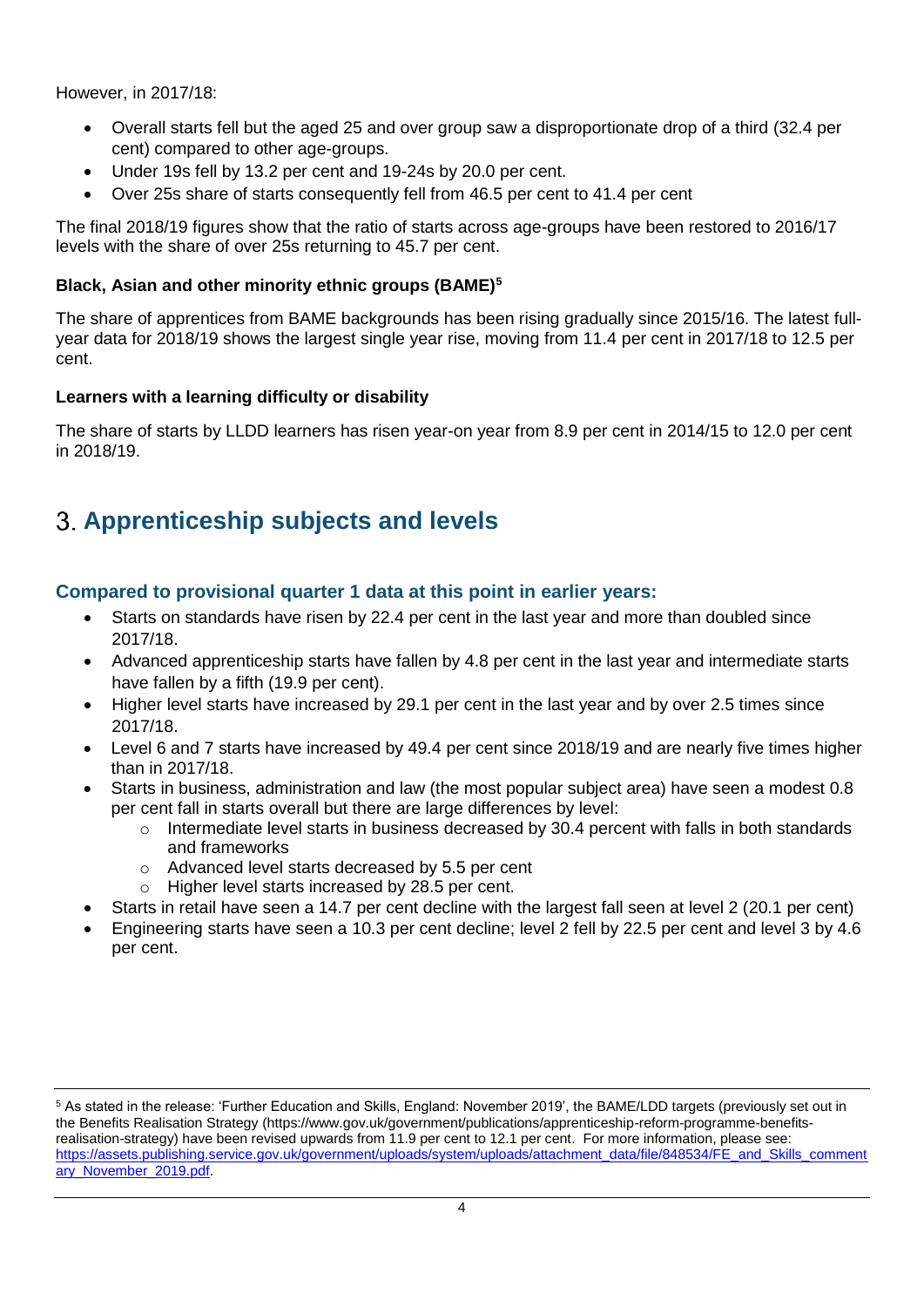## **Annual trends**

The following information is based on latest full, final year data and is intended to draw out full-year, longerterm trends.

#### **Levels**

Higher apprenticeships have seen increases in starts in recent years. Higher apprenticeships accounted for just 4.0 per cent of starts in 2014/15, rising to nearly one-in-five by the end of 2018/19. Of starts recorded so far in 2019/20, 23.7 per cent were at higher level.

Level 6 and above starts have seen a large increase since 2016/17 when they accounted for just 0.3 per cent of all starts (1,700). By 2018/19, 5.7 per cent of starts (22,500) were at level 6+ and of starts recorded so far in 2019/20, more than one in ten (11.0 per cent) were at these levels.

Intermediate apprenticeships have fallen over the period, particularly since 2016/17. Intermediate apprenticeships accounted for 59.7 per cent of starts in 2014/15 compared to 36.5 per cent in 2018/19.

#### **Subject areas**

The four most popular subject areas (accounting for over 80 per cent of starts each year) are:

- Business, administration and law
- Health, public services and care
- Engineering, manufacturing technologies
- Retail and commercial enterprise

The share of these subjects has declined slightly in recent years, from 87.3 per cent in 2014/15 to 83.3 per cent in 2018/19, mainly due to a decline in retail and commercial enterprise apprenticeships. Latest figures show that 78.8 per cent of starts were in these subjects in the first quarter of 2019/20.

Apprenticeships in construction, planning and the built environment and information and communication technology have seen a modest rise since 2014/15.

## **Apprenticeship standards**

Since their introduction in September 2014, starts on standards are increasing rapidly as they replace apprenticeship frameworks. Standards accounted for 63.1 per cent of all starts in 2018/19 – an increase of 19.5 percentage points on 2017/18.

74.3 per cent of starts so far in 2019/20 were on standards.

## **4. Traineeships**

## **Headline statistics**

Latest figures for the first quarter of the 2019/20 academic year show that:

- Traineeship starts have decreased to 5,700 from 5,900 starts reported at the equivalent point in 2018/19, a fall of 3.3 per cent.
- Under 19s account for over four-fifths of traineeship starts (80.8 per cent 4,600 starts).
- 7,700 learners participated in a traineeship.
- Males account for nearly three-fifths of participation on traineeships (59.3 per cent).
- BAME learners account for 29.2 per cent of participation.
- LLDD learners account for 21.9 per cent of participation.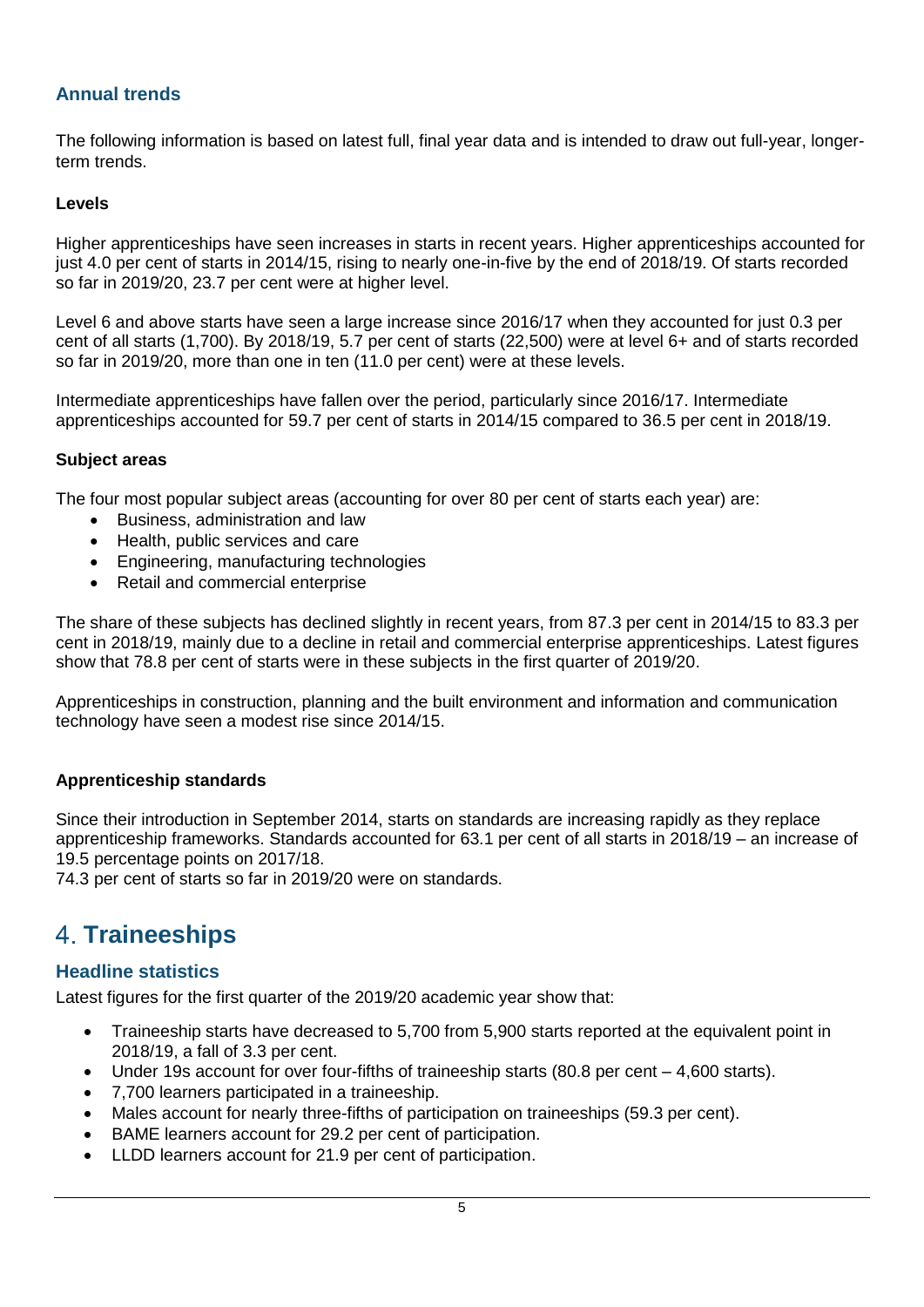Note: latest traineeship completion rates and traineeship conversions rates (i.e. conversion from traineeship start to apprenticeship start) were reported in November 2019: [https://www.gov.uk/government/statistics/further-education](https://www.gov.uk/government/statistics/further-education-and-skills-november-2019)[and-skills-november-2019.](https://www.gov.uk/government/statistics/further-education-and-skills-november-2019)

The next update of these measures will be in March and will provide provisional completion rates for traineeships started in the final two quarters of the 2018/19 academic year (completed by the end of quarter 2 in 2019/20). Full, final year completion rates will be published in November 2020, along with conversion rates into apprenticeship starts in 2019/20 for traineeships started in 2018/19.

# **Apprenticeship service and transparency data**

The following statistics are classified as official statistics and have been produced in line with the Code of Practice for Statistics, rather than being classed as national statistics and approved as such by the United Kingdom Statistics Authority.

For further information and background on apprenticeship service data, please see the Apprenticeship and Levy Statistics releases here: [https://www.gov.uk/government/collections/further-education-and-skills-statistical-first](https://www.gov.uk/government/collections/further-education-and-skills-statistical-first-release-sfr)[release-sfr.](https://www.gov.uk/government/collections/further-education-and-skills-statistical-first-release-sfr)

## **Account registrations and commitments**

As at 30 November 2019, the number of:

- registered Apprenticeship Service Accounts (ASAs) 6,7,8 was 19,700.
- commitments recorded for the 2018/19 academic year was 213,300 (of which 210,900 were fully agreed).
- commitments recorded for the 2019/20 academic year was 83,800 (77,900 fully agreed) down on the 88,800 recorded for the 2018/19 academic year at the equivalent point last year.

The total number of commitments recorded since the start of the apprenticeship service stands at 442,300.

## **Commitments by age and level**

Of the 83,800 commitments recorded so far for the 2019/20 academic year:

- those aged 25 and over account for 50.1 per cent compared to 47.8 per cent at the equivalent point in 2018/19.
- intermediate apprenticeships account for 25.3 per cent compared to 31.6 percent in 2018/19.
- advanced apprenticeships account for 42.1 per cent compared to 42.6 per cent at the equivalent point in 2018/19.
- higher apprenticeships account for 32.6 per cent compared to 25.7 percent at the equivalent point in 2018/19.

<sup>&</sup>lt;sup>6</sup> These are accounts set up by employers allowing them to utilise levy funds. They have associated Pay As You Earn (PAYE) / funding details and a signed legal agreement recorded on the digital apprenticeship service system.

<sup>&</sup>lt;sup>7</sup> There is no direct relationship between apprenticeship service accounts and employers, as an account can be associated with more than one PAYE scheme, whilst an employer may have more than one apprenticeship service account.

<sup>&</sup>lt;sup>8</sup> Please see previous statistical release for information on the revision made to how we calculate registrations published November 2019: [https://www.gov.uk/government/statistics/further-education-and-skills-november-2019.](https://www.gov.uk/government/statistics/further-education-and-skills-november-2019)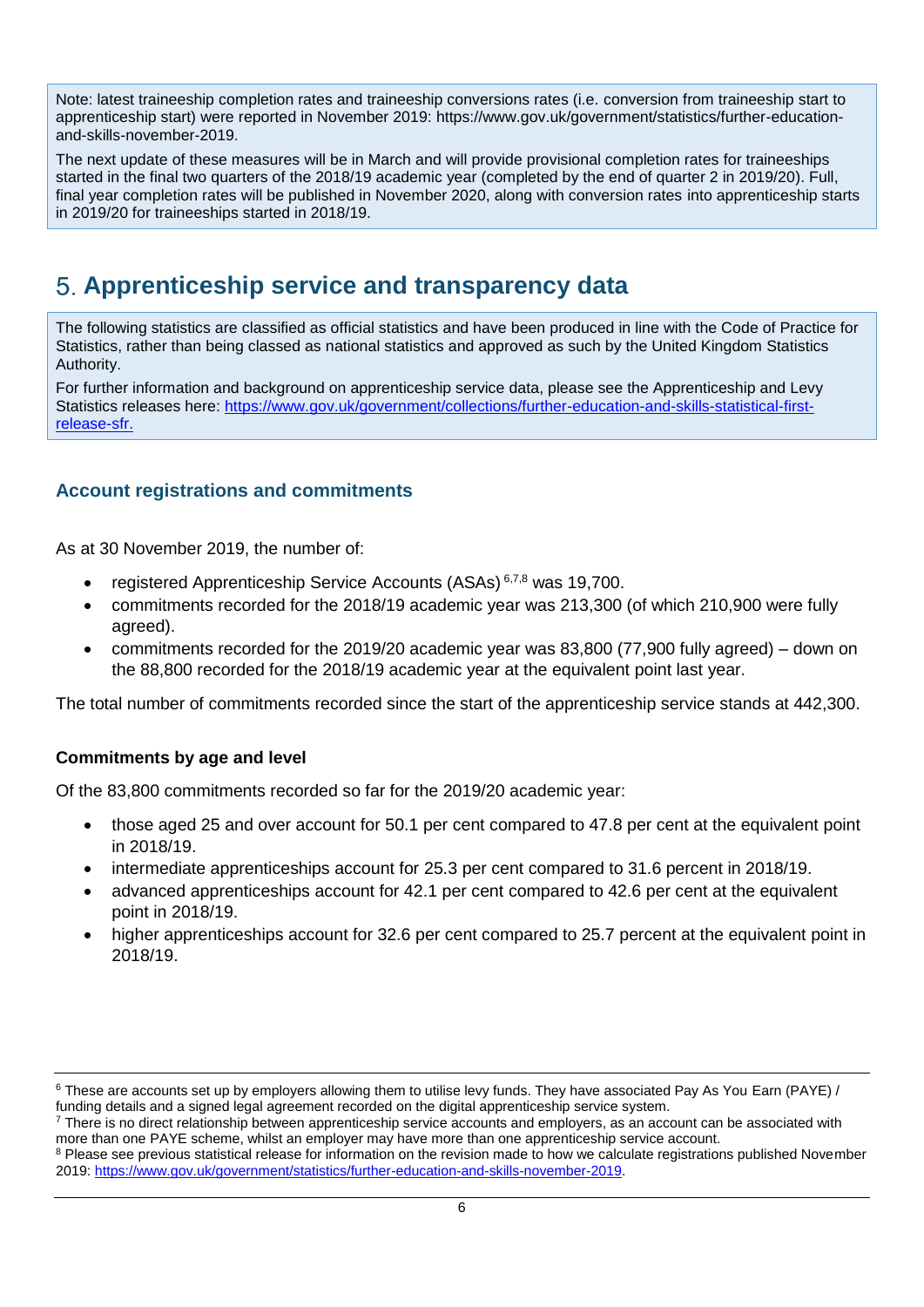#### **Transfers**

In April 2018 it became possible for levy-paying organisations to transfer up to 10 per cent of the annual value of funds entering their apprenticeship service account to other organisations via the apprenticeship service. This increased to 25 per cent from April 2019.

As at 30 November 2019:

- the number of commitments entered into the apprenticeship service where the transfer of funds between ASAs has been approved, was 2,100 - a further 50 commitments were pending approval for the transfer of funds.
- 910 of the fully agreed transferred commitments have been recorded as apprenticeship starts on the Individualised Learner Record (ILR) in the 2018/19 academic year, with a further 480 recorded so far in 2019/20.

#### **Monthly apprenticeship starts**

The apprenticeship starts figures reported elsewhere in this document relate to the first quarter of the 2019/20 academic year (August 2019 to October 2019).

Monthly apprenticeship starts figures are also produced for transparency purposes but are less robust for making comparisons given different reporting patterns. The latest figures (covering August 2019 to November 2019) are summarised below and more detailed breakdowns can be found [\[https://www.gov.uk/government/collections/fe-data](https://www.gov.uk/government/collections/fe-data-library)[library](https://www.gov.uk/government/collections/fe-data-library) ].

Using the latest ILR data available, between August 2019 to November 2019 reported to date there have been 155,700 starts.

Compared to the equivalent period in previous years:

- Down by 6.4 per cent from 166,400 in 2018/19.
- Up by 5.8 per cent per cent from 147,200 in 2017/18.

#### **About this release**

This statistical release presents information on all age (16+) apprenticeships and traineeships in England for the first quarter of the 2019/20 academic year, covering August 2019 to October 2020.

This release also contains data on registrations and commitments from the apprenticeship service. These official statistics are produced to provide transparency with regards to the apprenticeship service, an online service implemented in May 2017 that allows employers to choose and pay for apprenticeship training more easily, and its usage.

These statistics will continue to evolve over time as more data are collected and their relationships to other further education measures becomes more established. Caution should be taken interpreting what apprenticeship service data may mean for the overall apprenticeship programme given this is intended to grow over coming years. It has the potential to be affected by other factors, for example, users typically take time to adjust to recording data on a new system.

Please see the Quality and Methodology document that accompanied the [March Further Education and Skills release](https://www.gov.uk/government/statistics/further-education-and-skills-march-2019) for links to data for Scotland, Wales and Northern Ireland.

Please see the previous statistical release [\(https://www.gov.uk/government/statistics/further-education-and-skills](https://www.gov.uk/government/statistics/further-education-and-skills-november-2019)[november-2019\)](https://www.gov.uk/government/statistics/further-education-and-skills-november-2019) for:

- Progress towards the public sector apprenticeship target;
- Average apprenticeship duration and total expected training hours;
- Key stage 4 cohort analysis on learners starting apprenticeships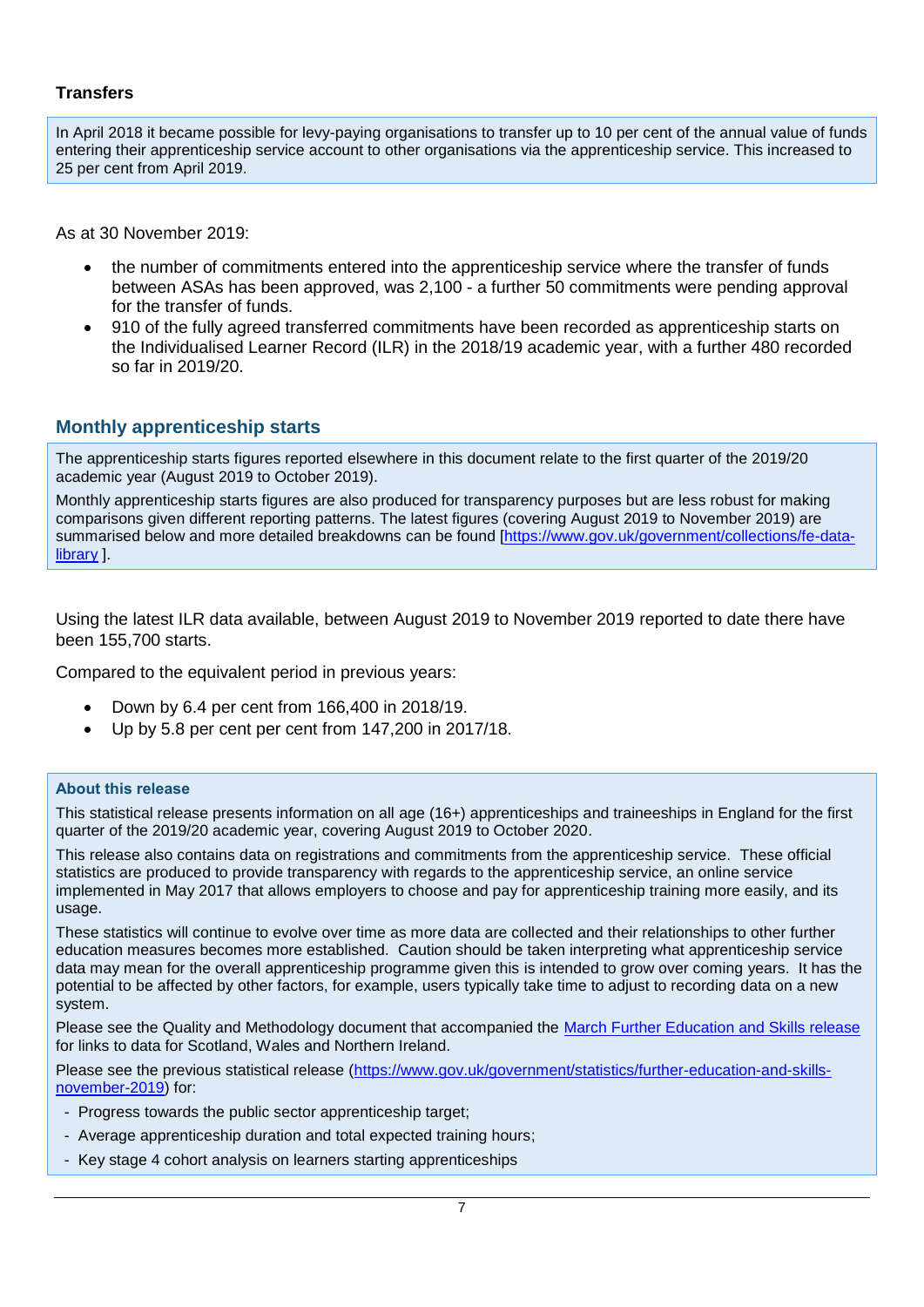#### **Changes included in this release**

This release includes provisional quarter 1 data for the 2019/20 academic year based on information that has been reported to the Education and Skills Funding Agency (ESFA) by further education colleges and providers in December 2019.

#### **Achievements count**

A new approach for calculating the date of achievement for apprenticeship standards has been implemented in this statistical release due to the introduction of a field in the collection system to record the end point assessment (EPA) for apprenticeship standards. For standards the passing of EPA represents the achievement date.

Under the previous methodology the learner's leave month/year when learning had successfully completed and achieved was used as the date of achievement, which would normally be the same date. With the introduction of EPAs, the leave date and the EPA achievement date could span two different academic years. Therefore, a learner could have completed their learning in the 2018/19 academic year for example (and left the programme), but the EPA may not occur until the following academic year, i.e. 2019/20.

The new field enables the new method to calculate the month/year the learner successfully passed their apprenticeship programme for standards.

#### **Levy-supported definition**

We have changed our terminology from 'Levy supported starts' to 'Starts supported by ASA levy funds' in this release to better reflect what we are actually counting.

We have also changed our approach in calculating such starts. Prior to this release we have been publishing the number of levy supported starts based on a match between ILR starts data to information in an organisation's Apprenticeship Service Account (ASA) – this is known as the 'data lock', and is essential for payment of levy funds.

However, this data match does not always occur in a timely way during the early part of the academic year. This leads to an under-count when using this approach to identify whether a start is funded by the levy and can provide a misleading picture of the true level of such starts.

To improve the count for in year starts we are now using an alternative approach based on a new ILR field that records the contract type an apprentice is funded through as reported in the ILR, which can be used to identify a start as being 'supported by ASA levy funds'.

As we progress through the year, providers will update their information on the ILR and by the final ILR return the data lock issue is resolved to allow payments to be made. From January 2020 we will use this new approach for all in year reporting. There will be no back series on the new approach in year; this will only be available for the final end of year data.

Please note: the apprenticeship programme is largely funded by the apprenticeship levy, although an organisation can choose to fund apprenticeships themselves.

#### **Apprenticeship service**

We are also including updated apprenticeship service registrations and commitments data based on data returned to the end of November 2019. The number of transferred commitments and transferred commitments that have so far been recorded as apprenticeship starts on the ILR have also been updated.

#### **Changes in the next release**

The DfE is changing how we release our statistics to further modernise our approach to dissemination. This will be through a new DfE statistics dissemination platform known as 'Explore Education Statistics' (EES) to make our data and statistics easier to find, access, navigate and understand. Please see here for more information: [https://www.gov.uk/government/organisations/department-for-education/about/statistics.](https://www.gov.uk/government/organisations/department-for-education/about/statistics) We are hoping to move to

the new platform as soon as possible in 2020 but cannot confirm this as yet.

This may mean we republish some of the material in this statistical release for quarter 1 of 2019/20 during February 2020 on the new platform. The expectation is to move to a fuller release on the new platform in March 2020 for our mid-year statistical publication covering the first six months of the 2019/20 academic year.

The EES system offers a step change for users in making data and releases easier to find and through use of a new table tool, more interactive access to our data. We are also adopting a more concise and user-friendly presentation of commentary and headline data. In addition, the move to EES will, over time, make production and dissemination of statistical releases more efficiency and flexible.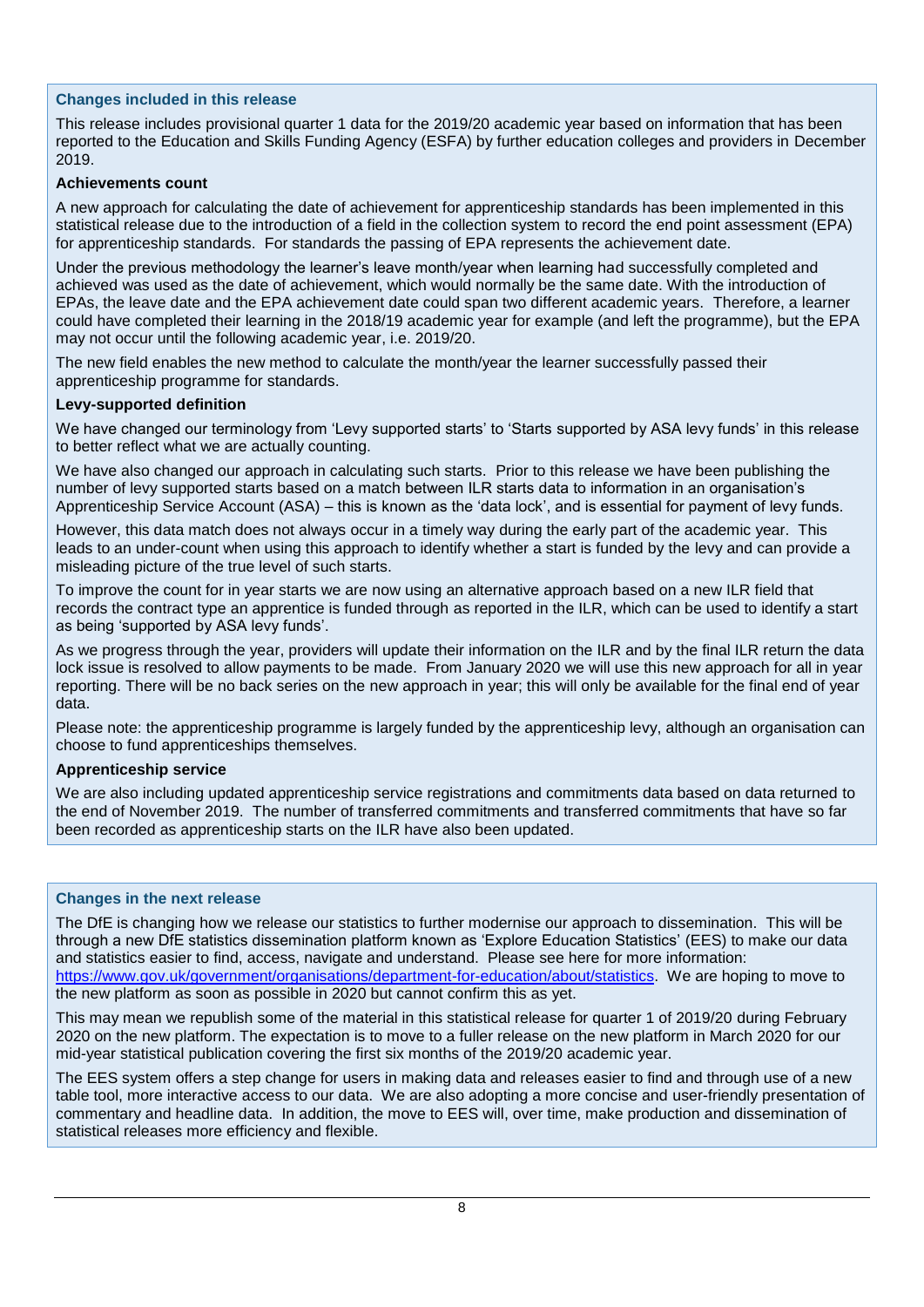We will also seek to improve navigation to our data by consolidating releases and providing more seamless links to all supporting tables. In EES therefore we hope to have two releases; a Further education and skills release and an Apprenticeships and traineeships release. The latter will bring all apprenticeship data together in one place and update relevant sections on a monthly, quarterly and annual basis. For example, the next update of progress towards the public sector apprenticeships target will be November 2020.

If we cannot move to EES in March, we will provide another transitionary product similar to the approach adopted in this release and continue to focus on making the long-term move to EES that will benefit all.

We are looking to run webinars on the new EES release via sector bodies before launch.

There will be on-going developments to the platform over time as well as how we use it to release our statistics, therefore we would welcome feedback on what users find helpful or not.

#### **In this publication**

**NOTE: all apprenticeships and traineeships main data tables can be found in the 'Further Education and Skills: January 2020' release here:** 

**[https://www.gov.uk/government/collections/further-education-and-skills-statistical-first-release-sfr.](https://www.gov.uk/government/collections/further-education-and-skills-statistical-first-release-sfr)**

The following tables are included:

- National tables (Excel .xls):

<https://www.gov.uk/government/collections/further-education-and-skills-statistical-first-release-sfr>

- Supplementary tables and data tools (Excel .xls): <https://www.gov.uk/government/collections/fe-data-library>
- Underlying comma separated value (CSV) datasets along with metadata <https://www.gov.uk/government/collections/further-education-and-skills-statistical-first-release-sfr>

Please see the 'Accompanying tables' section below for the full list of supplementary tables and data tools published with this release including the csv files.

The Quality and methodology (technical) document published alongside the March release provides information on the data sources, their coverage and quality and explains the methodology used in producing the data. <https://www.gov.uk/government/statistics/further-education-and-skills-march-2019>

#### **Apprenticeship service and levy statistics**

This publication contains updated apprenticeship service registrations and commitments data based on data returned to the end of November 2019. The number of transferred commitments and transferred commitments that have been recorded as apprenticeship starts on the ILR have also been updated.

The following tables are included as part of this release:

- Main table pack containing national tables (.xls and .ods)

Total number of commitments by training start date and age as reported at 30 November 2019 Total number of commitments by training start date and level as reported at 30 November 2019 All age monthly apprenticeship programme starts by level and age (2019/20 – reported to date)

- Monthly apprenticeship starts PivotTable tool covering breakdowns by sector subject area, framework/standard, age

group, level, degree apprenticeship flag and funding type (to November 2019).

#### **Methodology and technical information**

As with many policy areas, further education is a broad and changing topic. In order to understand the impact of policy and methodology changes on any data published in this release, details are provided in the quality and methodology document that accompanies this release. [https://www.gov.uk/government/statistics/announcements/further](https://www.gov.uk/government/statistics/announcements/further-education-and-skills-march-2019)[education-and-skills-march-2019](https://www.gov.uk/government/statistics/announcements/further-education-and-skills-march-2019)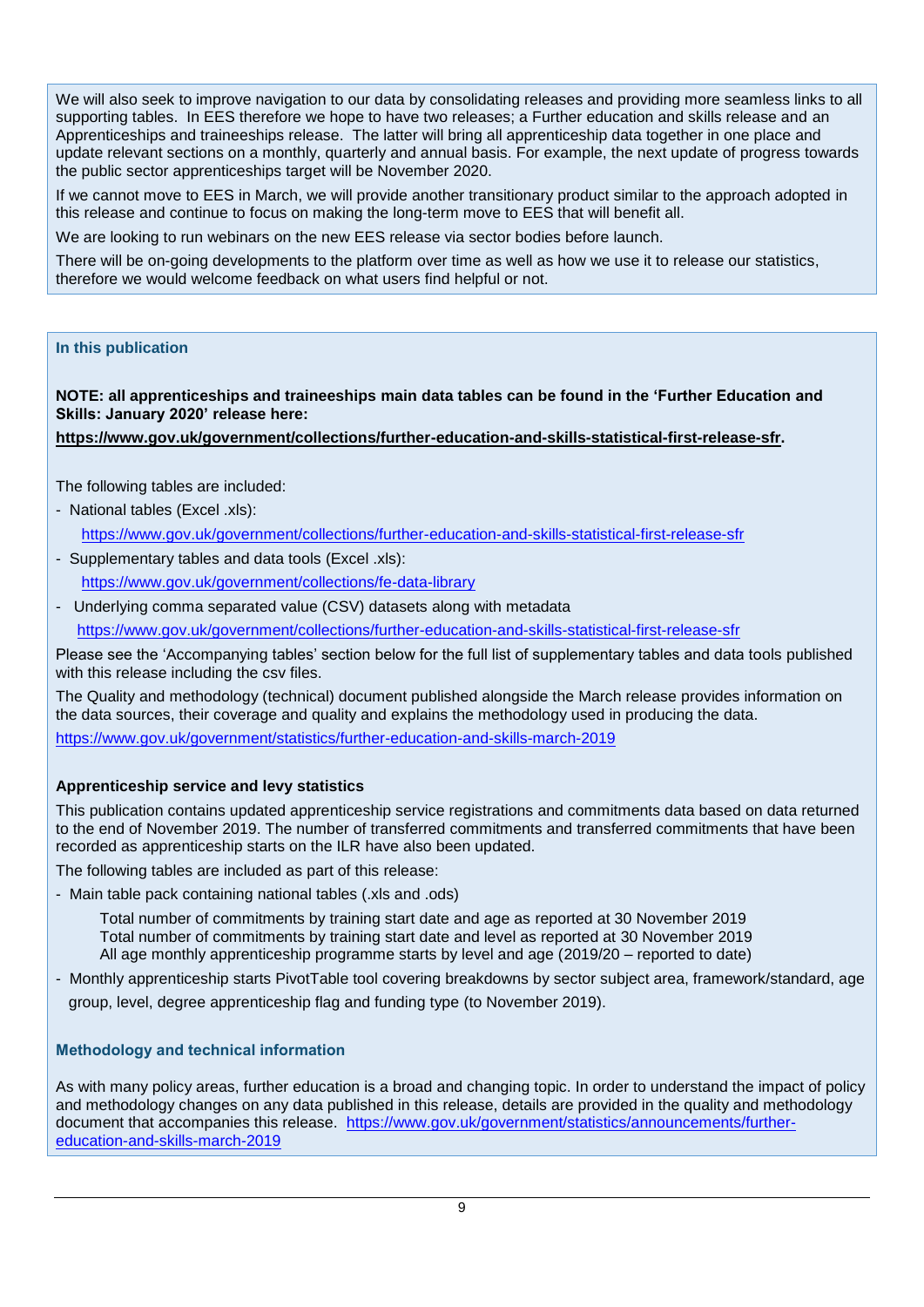For further information on the monthly Apprenticeship Service data, please see the main text that accompanied this release:<https://www.gov.uk/government/statistics/apprenticeship-and-levy-statistics-october-2019>

**Feedback**

For any queries relating to changes we are planning to make to how we publish our data and statistics, please contact: [FE.OFFICIALSTATISTICS@education.gov.uk](mailto:FE.OFFICIALSTATISTICS@education.gov.uk).

# **Accompanying tables**

The following is a complete list of further education and skills tables and data tools published on the 30 January 2020 (including apprenticeships), that are located on the 'Further Education and Skills: January 2020' release here: <https://www.gov.uk/government/statistics/announcements/further-education-and-skills-january-2020>

The following tables are available in Excel and Open Data Source (ODS) format here: [https://www.gov.uk/government/collections/further-education-and-skills-statistical-first-release-sfr.](https://www.gov.uk/government/collections/further-education-and-skills-statistical-first-release-sfr)

## **Further education and skills tables:**

1. All age apprenticeship participation by level and age (2010/11 to 2019/20 - reported to date)

2.1. All age apprenticeship programme starts by level and age (2010/11 to 2019/20 - reported to date) 2.2. All age apprenticeship programme achievements by level and age (2010/11 to 2019/20 - reported to date)

3. Traineeship starts by age (2013/14 to 2019/20 - reported to date)

- 4.1. Adult (19+) FE and Skills participation by level (2010/11 to 2019/20 reported to date)
- 4.2. Adult (19+) FE and Skills achievement by level (2010/11 to 2019/20 reported to date)
- 5.1. Adult (19+) Education and Training participation by level (2010/11 to 2019/20 reported to date)
- 5.2. Adult (19+) Education and Training achievement by level (2010/11 to 2019/20 reported to date)
- 6.1. Adult (19+) AEB funded participation by level (2016/17 to 2019/20 reported to date)
- 6.2. Adult (19+) AEB funded achievement by level (2016/17 to 2019/20 reported to date)
- 7. Adult (19+) FE and Skills: English and maths participation and achievement by level (2010/11 to 2019/20 - reported to date)
- 8. All age demographic summary of apprenticeship participation (2019/20 reported to date)
- 9. Adult (19+) demographic summary of FE and Skills participation (2019/20 reported to date)
- 10. Community Learning participation and achievement by type (2010/11 to 2019/20 reported to date)

## **Underlying CSV data**

- Unrounded CSV dataset on apprenticeship starts with various attributes such as gender, geography, sector subject area and provider (2019/20 - reported to date)
- Unrounded CSV dataset on apprenticeship participation with various attributes such as gender, geography and provider, (2019/20 - reported to date).
- Unrounded CSV Apprenticeship achievements by SSA, provider, framework/standard, local authority district (2019/20 - reported to date)
- Unrounded CSV dataset on apprenticeship starts and achievements by LEP (2019/20 reported to date).
- Unrounded CSV dataset on FE and Skills learner participation with various attributes such as gender, geography and provider (2019/20 - reported to date).
- Unrounded CSV dataset on Further Education and Skills aims enrolments with various attributes such as gender, geography, sector subject area and provider (2019/20 - reported to date).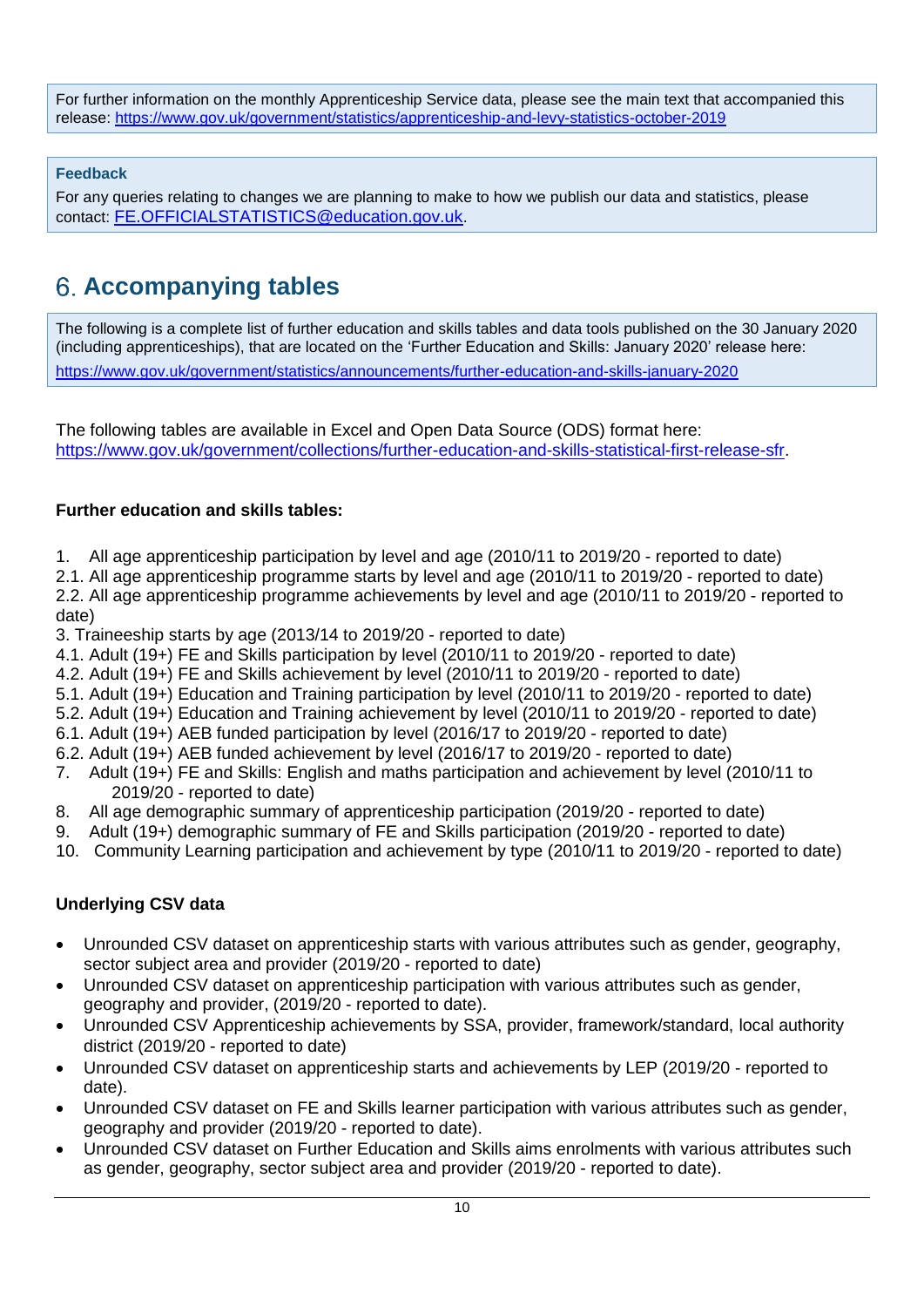- Education & training demographic and SSA table tool: aims enrolments and achievements by local authority district (2019/20 - reported to date),
- Metadata: Information about the fields in the underlying data and additional notes for users

## **Apprenticeship and levy statistics tables:**

1. Total number of commitments by training start date and age as reported at 30 November 2019

2. Total number of commitments by training start date and level as reported at 30 November 2019 3. All age apprenticeship programme starts by start month, level and age (2019/20 August to November 2019)

## **Supplementary tables**

Additional breakdowns of further education statistics are published online, please see here: [https://www.gov.uk/government/collections/fe-data-library.](https://www.gov.uk/government/collections/fe-data-library) These additional breakdowns include breakdowns by age, gender, ethnicity, learners with learning difficulties and/or disabilities, region, local authority, parliamentary constituency, sector subject area and funding stream.

Please see the **table finder** tool published in the FE data library for further supplementary data tools and tables published along with this release: [https://www.gov.uk/government/publications/fe-data-library-help](https://www.gov.uk/government/publications/fe-data-library-help-for-finding-data)[for-finding-data](https://www.gov.uk/government/publications/fe-data-library-help-for-finding-data)

- 1. Apprenticeship demographic and sector subject area PivotTable tool: starts and achievements (2019/20 - reported to date)
- 2. Apprenticeship framework/standard and sector subject area PivotTable tool: starts and achievements (2019/20 - reported to date)
- 3. Apprenticeship starts since May 2010/2015 by geography
- 4. Adult (19+) Education and Training Participation by Level and total Community Learning Participation for active Mayoral Combined Authorities (MCAs) and Greater London Authority (GLA) (2019/20 reported to date) - Learner Volumes
- 5. Home and Away tables for apprenticeships by local authority district (2018/19)
- 6. Home and Away tables for non-apprenticeships by local authority district, 2018/19
- 7. FE and skills participation by learning difficulty or disability, and level or age (2018/19)
- 8. Monthly apprenticeship starts PivotTable tool covering breakdowns by sector subject area, framework/standard, age group, level, degree apprenticeship flag and funding type (2014/15 to 2019/20 - reported to date)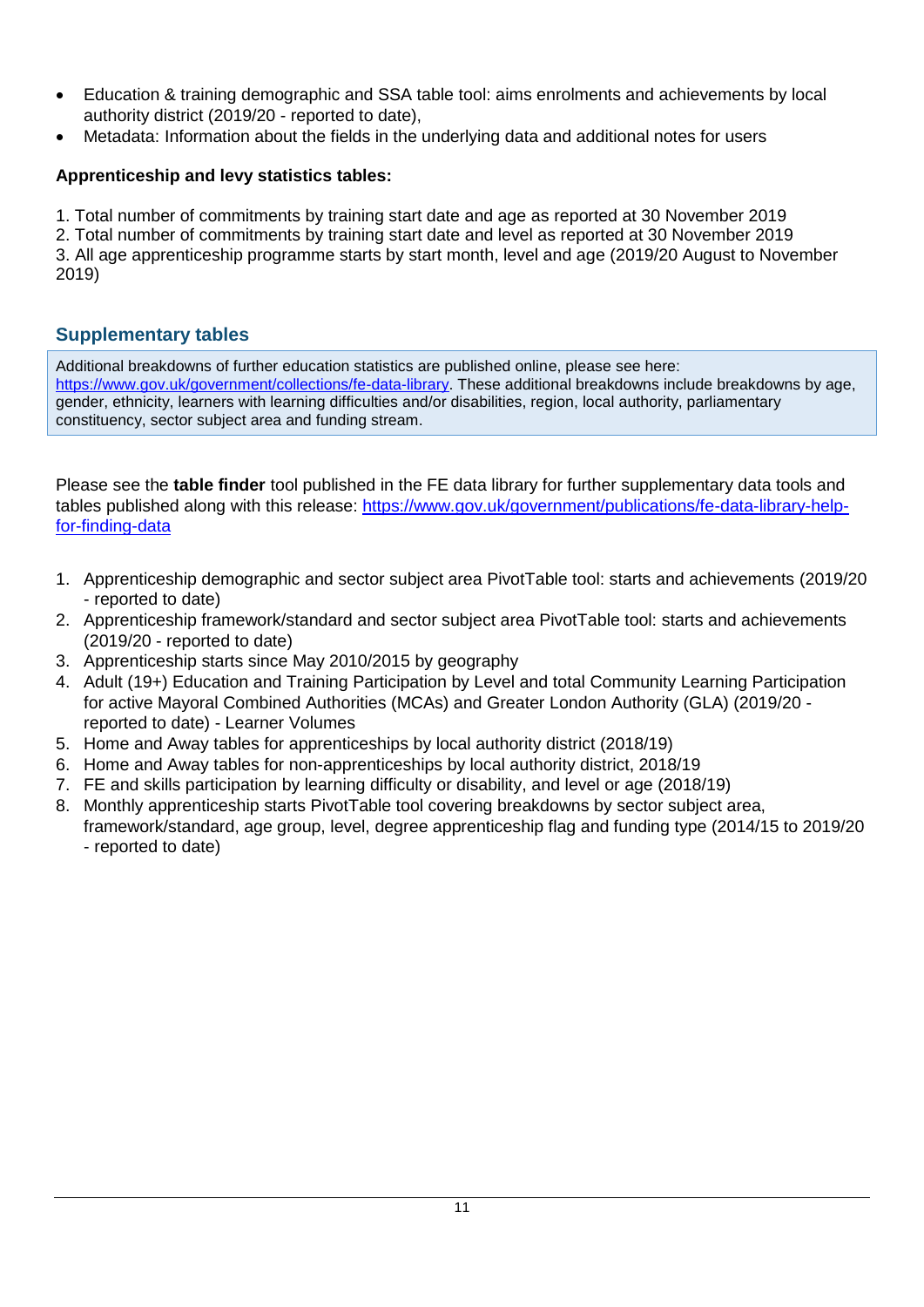When reviewing the FE and Skills tables, please note that:

| We preserve confidentiality                      | The Code of Practice for Official Statistics<br>(https://www.statisticsauthority.gov.uk/monitoring-and-<br>assessment/code-of-practice/) requires us to take reasonable steps<br>to ensure that our published or disseminated statistics protect<br>confidentiality.                                                                                                                                                                                                                  |
|--------------------------------------------------|---------------------------------------------------------------------------------------------------------------------------------------------------------------------------------------------------------------------------------------------------------------------------------------------------------------------------------------------------------------------------------------------------------------------------------------------------------------------------------------|
| We suppress some figures                         | In the main tables, headline volumes below 50 are suppressed (this<br>includes values of zero). In the supplementary tables volumes below<br>5 are suppressed (this includes values of zero).<br>A percentage of less than 0.5 per cent is suppressed.                                                                                                                                                                                                                                |
| We adopt symbols to help identify<br>suppression | Symbols are used in the tables as follows:<br>'-' indicates a headline volume with below 50 in the main tables and<br>below 5 in the supplementary tables.<br>"" indicates a percentage of less than 0.5 per cent.                                                                                                                                                                                                                                                                    |
| We round figures                                 | In the main tables, headline volumes are reported rounded to the<br>nearest 100. In the supplementary tables, volumes are rounded to<br>the nearest 10. There may be exceptions to this in instances where<br>any figure that is an exact duplicate of a value in the headline figures<br>(e.g. Grand Totals), which are rounded to the nearest 100 and avoid<br>contradictory figures.<br>Percentages reported are calculated on pre-rounded data and given<br>to one decimal place. |
| Coverage of the data                             | This release includes data reported so far for the first quarter of the<br>2019/20 academic year (August 2019 to October 2019) reported to<br>the Education and Skills Funding Agency in December 2019 by<br>further education providers. It also includes final data for previous<br>years for comparison where applicable.                                                                                                                                                          |

In order to understand the impact of policy and methodology changes on any data published in this release, details are provided in the quality and methodology document that accompanies this release. As with many policy areas, further education is a broad and changing topic.

More information, please see the latest version in the most recent statistical release here:

<https://www.gov.uk/government/collections/further-education-and-skills-statistical-first-release-sfr>

For further information on the monthly Apprenticeship Service data, please see the main text that accompanied this release:<https://www.gov.uk/government/statistics/apprenticeship-and-levy-statistics-october-2019>

# **Further information is available**

Additional breakdowns of further education statistics are published online as supplementary tables These include breakdowns by age, gender, ethnicity, learners with learning difficulties and/or disabilities, region, local authority, parliamentary constituency, sector subject area and funding stream.

Please see the further education data library here: [https://www.gov.uk/government/collections/fe-data](https://www.gov.uk/government/collections/fe-data-library)[library](https://www.gov.uk/government/collections/fe-data-library)

For further information on the monthly Apprenticeship Service data, please see the main text that accompanied this release: [Apprenticeship and levy statistics: October 2019 -](https://www.gov.uk/government/statistics/apprenticeship-and-levy-statistics-october-2019) GOV.UK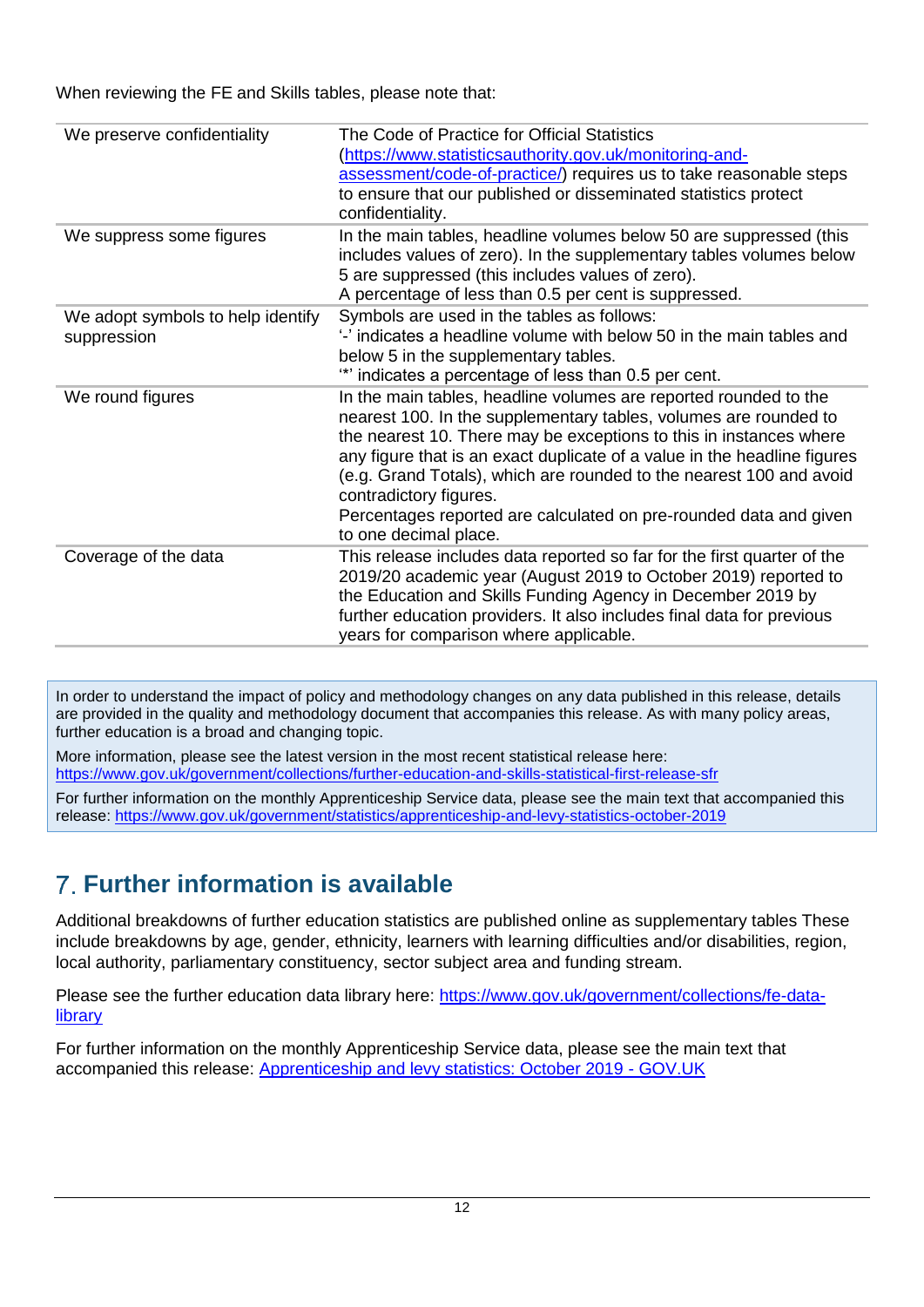# **The apprenticeship funding system**

Changes in the way apprenticeship funding works were introduced and implemented from May 2017. Guidance about these changes and paying the apprenticeship levy can be found at this link:

[https://www.gov.uk/government/publications/apprenticeship-levy-how-it-will-work/apprenticeship-levy-how](https://www.gov.uk/government/publications/apprenticeship-levy-how-it-will-work/apprenticeship-levy-how-it-will-work)[it-will-work.](https://www.gov.uk/government/publications/apprenticeship-levy-how-it-will-work/apprenticeship-levy-how-it-will-work)

A key aspect of these changes was the introduction of the apprenticeship service, an online service to allow employers to choose and pay for apprenticeship training more easily. Levy-payers are able to register on the apprenticeship service so that they can:

- 1. receive levy funds to spend on apprenticeships
- 2. manage their apprentices
- 3. pay their training provider

# **Technical information**

For further information, please see the quality and methodology document that accompanied the March release: [https://www.gov.uk/government/statistics/announcements/further-education-and-skills-march-](https://www.gov.uk/government/statistics/announcements/further-education-and-skills-march-2019)[2019](https://www.gov.uk/government/statistics/announcements/further-education-and-skills-march-2019)

This provides further information on the data sources, their coverage and quality and explains the methodology used in producing the data, including how it is validated and processed.

<https://www.gov.uk/government/collections/further-education-and-skills-statistical-first-release-sfr>

For further information on the monthly Apprenticeship Service data, please see the main text that accompanied this release: [Apprenticeship and levy statistics: October 2019 -](https://www.gov.uk/government/statistics/apprenticeship-and-levy-statistics-october-2019) GOV.UK

# **National Statistics**

The United Kingdom Statistics Authority (UKSA) has designated these statistics as National Statistics in January 2012 [\(https://www.statisticsauthority.gov.uk/wp-content/uploads/2015/12/images-assessment](https://www.statisticsauthority.gov.uk/wp-content/uploads/2015/12/images-assessment-report-78-further-education-and-skills_tcm97-35239.pdf)[report-78-further-education-and-skills\\_tcm97-35239.pdf\)](https://www.statisticsauthority.gov.uk/wp-content/uploads/2015/12/images-assessment-report-78-further-education-and-skills_tcm97-35239.pdf), in accordance with the Statistics and Registration Service Act 2007 and signifying compliance with the Code of Practice for Official Statistics.

Designation can be broadly interpreted to mean that the statistics:

- meet identified user needs;
- are well explained and readily accessible;
- are produced according to sound methods, and
- are managed impartially and objectively in the public interest.

Once statistics have been designated as National Statistics it is a statutory requirement that the Code of Practice shall continue to be observed.

Since the last assessment, we have made the following improvements to these statistics to continue their compliance with the Code of Practice:

We highlighted the key methodology information in the Quality and Methodology document (see the methodology document accompanying the last [March Further Education and Skills release](https://www.gov.uk/government/statistics/further-education-and-skills-march-2019)) including data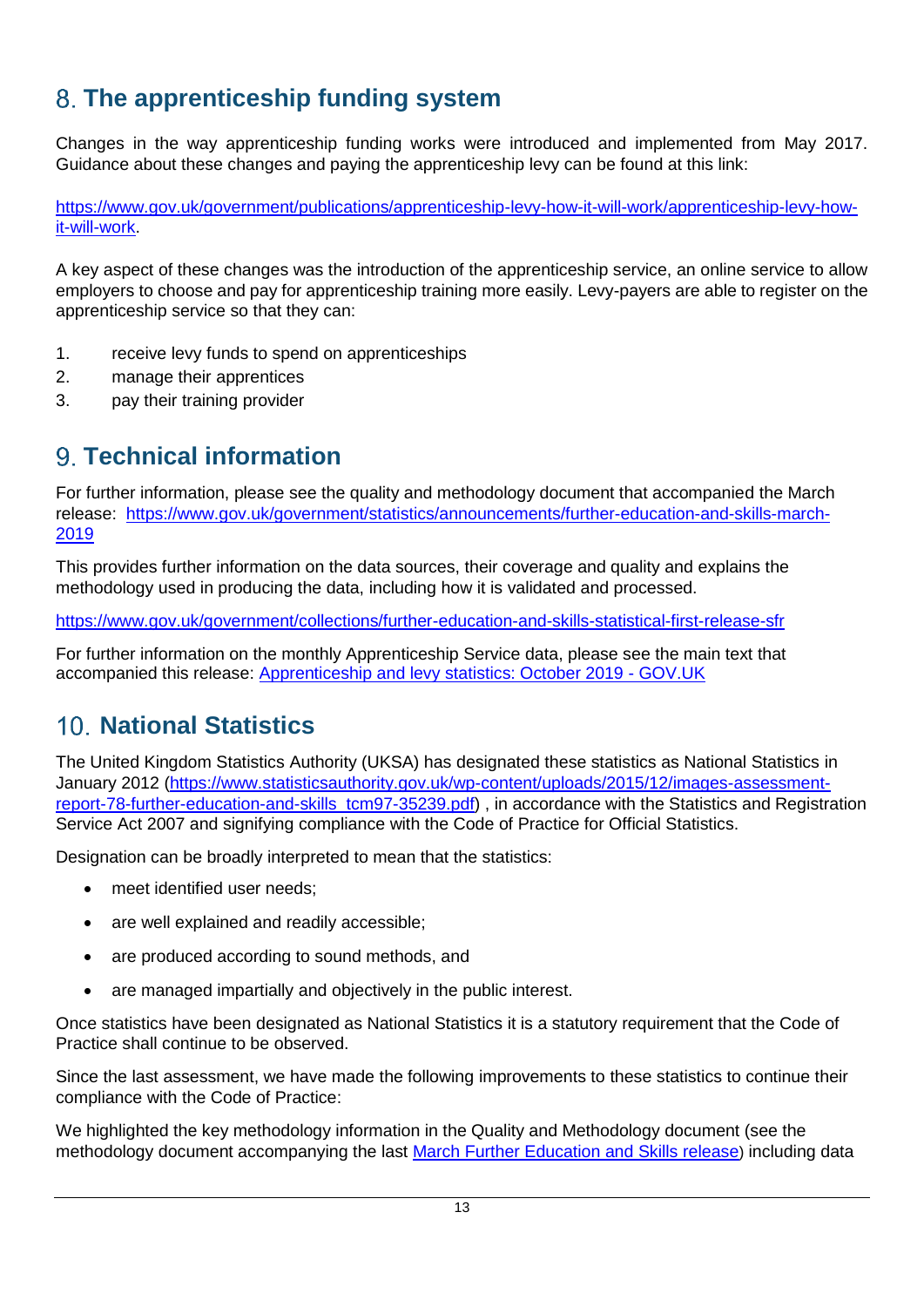quality issues surrounding the in-year data in our releases and ensured our in-year statistics are now clearly caveated. We have improved the commentary with charts and the necessary caveats to aid interpretation and to visually reflect the variability with in-year statistics. We made a number of changes to our publication structure and publication timings from January 2018, which were outlined in the [Proposed](https://assets.publishing.service.gov.uk/government/uploads/system/uploads/attachment_data/file/661130/Annex_further_education_and_skills_changes_November_2017.pdf)  [Changes](https://assets.publishing.service.gov.uk/government/uploads/system/uploads/attachment_data/file/661130/Annex_further_education_and_skills_changes_November_2017.pdf) document in November 2017. We have responded to various user needs by creating more data tools with the view to improving the richness of data, increasing efficiencies, and enabling re-use of those statistics, thereby improving flexibility of the statistics. We have developed a new table finder to help users navigate the tools in the further education data library. These changes, particularly those implemented for the 2017/18 academic year were informed by user feedback, an internal review of further education Official Statistics, and departmental priorities, with a view to improving consistency across our statistical publications. Furthermore, [the FE Official Statistics mailbox](mailto:FE.OFFICIALSTATISTICS@education.gov.uk) has been introduced as the central point of contact for further engagement and to invite feedback.

Further recent correspondence from the UKSA regarding our compliance with the Code of Practice for Statistics is published here: [https://www.statisticsauthority.gov.uk/correspondence/compliance-check](https://www.statisticsauthority.gov.uk/correspondence/compliance-check-further-education-skills/)[further-education-skills/](https://www.statisticsauthority.gov.uk/correspondence/compliance-check-further-education-skills/)

The Department has a set of [statistical policies](http://www.gov.uk/government/publications/standards-for-official-statistics-published-by-the-department-for-education) in line with the Code of Practice for Official Statistics.

# **Get in touch**

## **Media enquiries**

Press Office News Desk, Department for Education, Sanctuary Buildings, Great Smith Street, London SW1P 3BT.

Tel: 020 7783 8300

## **Other enquiries and feedback**

Rick Baker, Further Education Statistical Dissemination Team, Department for Education, 2 St Paul's Place, Sheffield, S1 2JF.

Email: [FE.OFFICIALSTATISTICS@education.gov.uk](mailto:FE.OFFICIALSTATISTICS@education.gov.uk)